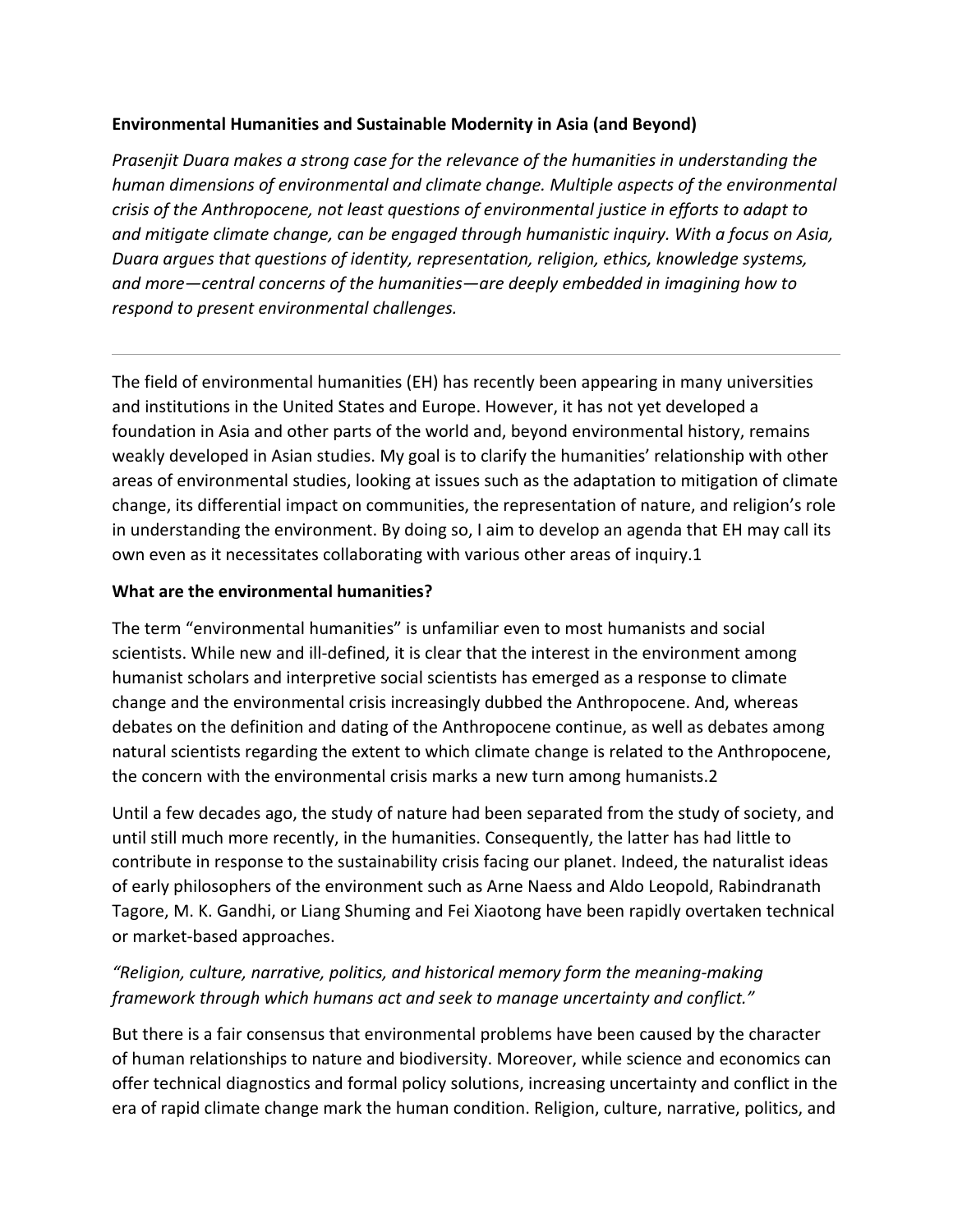historical memory form the meaning-making framework through which humans act and seek to manage uncertainty and conflict. The ultimate delivery of technical and market solutions depends upon these conditions. The humanities and social sciences are obliged to grasp the fundamental conditions that have generated and sustained the crisis, both historically and in the present day, as well as the ways in which people can and do respond to it.

### **Frameworks, ethics, and values**

Although the area of inquiry is impossibly vast, environmental humanities (EH) *focuses* on human-nature interactions and their implications—whether relations with particular animals, indigenous views and practices in nature, or human interaction with an ecosystem. This focus may be discipline-specific, but it is also clear that disciplinary boundaries will have to be crossed to generate useful studies. A few humanist projects undertaken in collaboration with scientists are emerging. Moreover, the projects often also cross territorial boundaries, including sovereign territories, requiring transnational modes of inquiry.

While the focus question is arguably manageable, a critical obstacle is the absence of a broad framework to study EH. Amartya Sen highlights how the absence of a framework to bring together ethics and science hinders any coherent debate and discussion on policies. Even within economics, he argues, there is no framework to assess the comparative costs of different sources of energy, particularly in terms of *externalities* (consequences lying outside market calculations—e.g., costs to the ecosystem or of air pollution).

There has probably never been a consensus in the relations between ethics and science, but in our recent past there was some coherence between models of modernization and the ethics of development. Yet the problem of a coherent framework is even more complicated today, as models of sustainable development introduce new questions, or perhaps even overturn older assumptions, about economic growth and the raising of living standards. If economic growth as we know it has led to the degradation of our natural world and the commons, then not only future generations, but billions in the present, will suffer greater deprivations. Yet how can we deny developing countries' aspirations, which are based on the idea that continued economic growth is absolutely essential to poverty alleviation. Any paradigm of sustainable development will have to engage this ethical question.

# "Ultimately, we will need some kind of value change to limit the mentality favoring increasing *GDP and consumption."*

Even if the production of renewable energy can achieve the highest levels recommended for the world, it still cannot alleviate our current rate of accelerating climate change and rising ocean levels. Other problems of environmental degradation still remain. Ecological economist Tim Jackson argues that, as long as we remain on the treadmill of accelerating production, the reduction of energy inputs—and lower effective costs of energy—will simply increase the pursuit of higher production/profits and greater exploitation of other resources. He argues that resource inputs decline relatively to unit of GDP, but not absolutely. Ultimately, we will need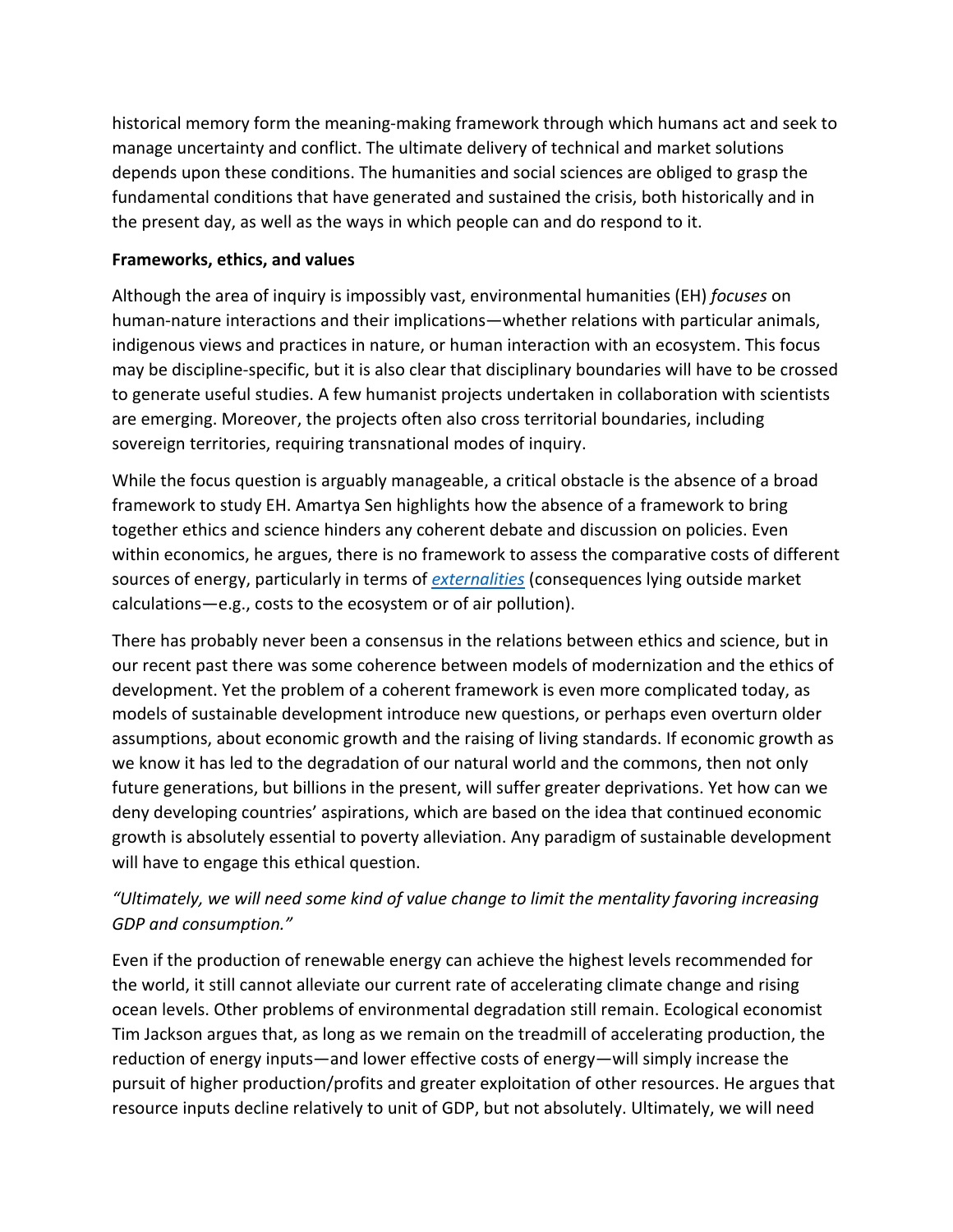some kind of value change to limit the mentality favoring increasing GDP and consumption. He looks to goals of human prosperity, or flourishing, other than consumption and profits, including enhancing quality of life, recreation, arts and crafts, the simple pleasures of social life, and responsibilities to others.3

At the same time, we need to continue to address poverty. Jackson suggests the two need not be contradictory. He proposes a normative model of prosperity where incomes across the world need not exceed 15,000 dollars per capita to lead a sustainable life; this could be achieved by de-growth in the developed world and sustainable growth in the developing world. Following a version of Sen's argument, Jackson posits governments should be oriented to increase human capabilities rather than consumption. However, capabilities must be construed to enhance freedoms bounded by a world of limited natural resources.

Although it is a normative proposal for an ideal world, the possibilities of Jackson's argument deserve to be kept alive. The fields of philosophy, ethics, and the arts could certainly elaborate and develop related arguments in innovative ways to which I will return later. Just because the world has been set on the treadmill of increased production and consumption does not mean all other projects have to be put on hold until the GDP treadmill is overthrown. Problems at the intersection of climate change and poverty alleviation remain to be addressed. We may see these under the broad categories of adaptation, mitigation, impact differentiation, and resistance/protection.

## Asia, climate change, and the environmental humanities

According to the United Nation's 2014 Intergovernmental Panel on Climate Change  $(IPCC)$ report, Asia, with its tropical coastal megacities and vast populations, is one of the regions most vulnerable to global warming, and with severe effects on the world. For example, the Himalayas and Himalayan plateau (circum-Himalaya) are the source of Asia's ten largest rivers, sustaining close to a billion people in over ten countries. Mammoth dam building and other diversion projects are affecting the livelihood of many species and tens of millions of people, often leading to global outmigration. A still more immediate impact of environmental and climate change in Asia affecting the world concerns the global supply-chain networks whose production and integration nodes are concentrated in Asia (though for global consumption). Major climactic events, such as the Japanese tsunami and the Thai floods of 2011, severely disrupted these flows and raised their costs and insurance rates for many in the industry.

Studies of climate change and the environment often focus on *adaptation*, which has come to include issues of human security and the forced movement of people as a result of environmental disasters. EH follows in this direction, but the time-scale of this scholarship is much longer and deeper. From a historical perspective, it is possible to differentiate systems of land, forest, and water use at different times and places that have been more sustainable than others. Regarding environmental migration, Asian histories are replete with mass movements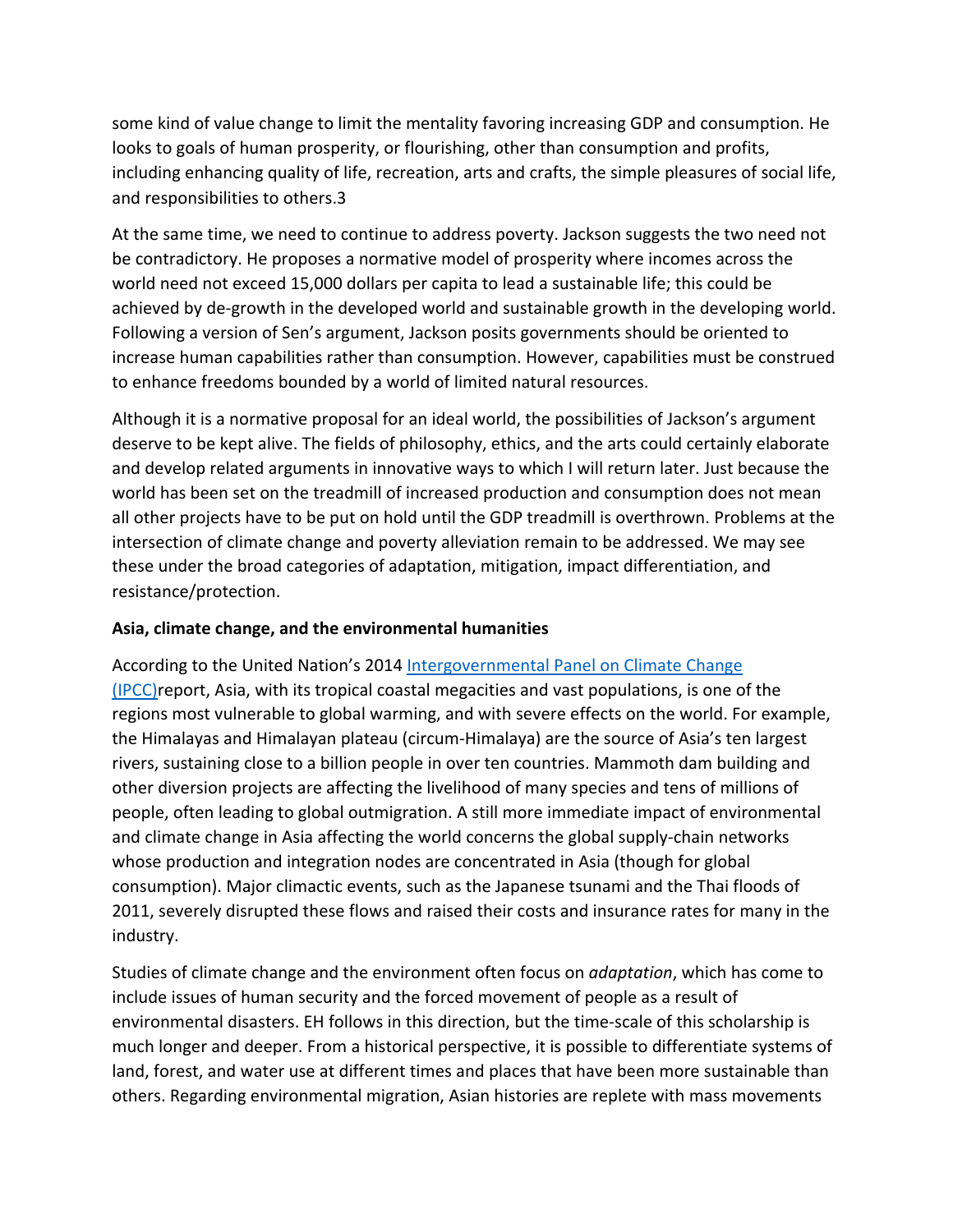(and rebellions) produced by ecological and social destruction of community-based institutions that managed natural resources for generations; today *ecological migration* is both a reality in much of the world and a policy (with complex consequences) pursued, for instance, in China. At the same time, it is important to study the adaptive or coping strategies of communities and their learning experiences, particularly as new conditions or technologies affect their situations. Problems of adaptation include the analyses of the differential consequences of new markets or technical solutions among different people and places.

# "What are the relations between centralized knowledge and governance systems and local ones in responding to and preparing for changed climactic conditions?"

The problem of *mitigation* involves still longer-term considerations, including the exploration of human-nature relationships in various dimensions and scales—ranging from the personal to the collective and from the local to the planetary. This would engage questions of philosophy and ethics, representation and aesthetics, the motivations and capacities of different institutions social, religious, and political—and economic behavior under different circumstances. What, for example, are the relations between centralized knowledge and governance systems and local ones in responding to and preparing for changed climactic conditions? As Sarah Vaughn's recent "Just Environments" piece suggests, the use of local materials may or may not contribute to environmental weakness, but it is the role of engineers to test out the viability of materials in response to and consultation with local communities and civic groups.

A third area of inquiry is the *differentiation of impact*. By impact, the humanistic disciplines reference not only the direct impact of environmental disasters, but how various communities and ecologies are likely to be affected in the long term. Policy orientations tend to be disposed toward those impacted most directly by environmental disaster. Why have mitigation policies such as eliminating the use of firewood for cooking—in order to reduce carbon emissions and protect human lungs—met with forms of resistance? A project in Rajasthan, India, brought together a team of scientists and anthropologists to study why wood-burning stoves persisted despite the availability of gas stoves. The anthropologist observed that the women who gathered firewood in the morning, who described this work as a burden when asked, also enjoyed the sociality of this activity; to think of it as drudgery is not so much wrong as reductive. Engineers and policymakers in Chinese cities also found that urban waste-pickers oppose plans to mechanize waste separation, in spite of the pickers' exposure to toxins and their status as the most marginalized of migrant labor.4

Impact differentiation has been framed in environmental studies under the category of "political ecology," which refers to the examination of the politics of environmental use and management. The environmental humanities could further develop it by understanding the ways in which nature has been *represented* through multiple media. How do these mediated representations reflect differentiated power structures in the natural-social landscape? Early in 2015, Chai Jing, an established news reporter in Beijing, made a documentary called Under the *Dome* about the grave dangers of air pollution to the average Chinese citizen. Although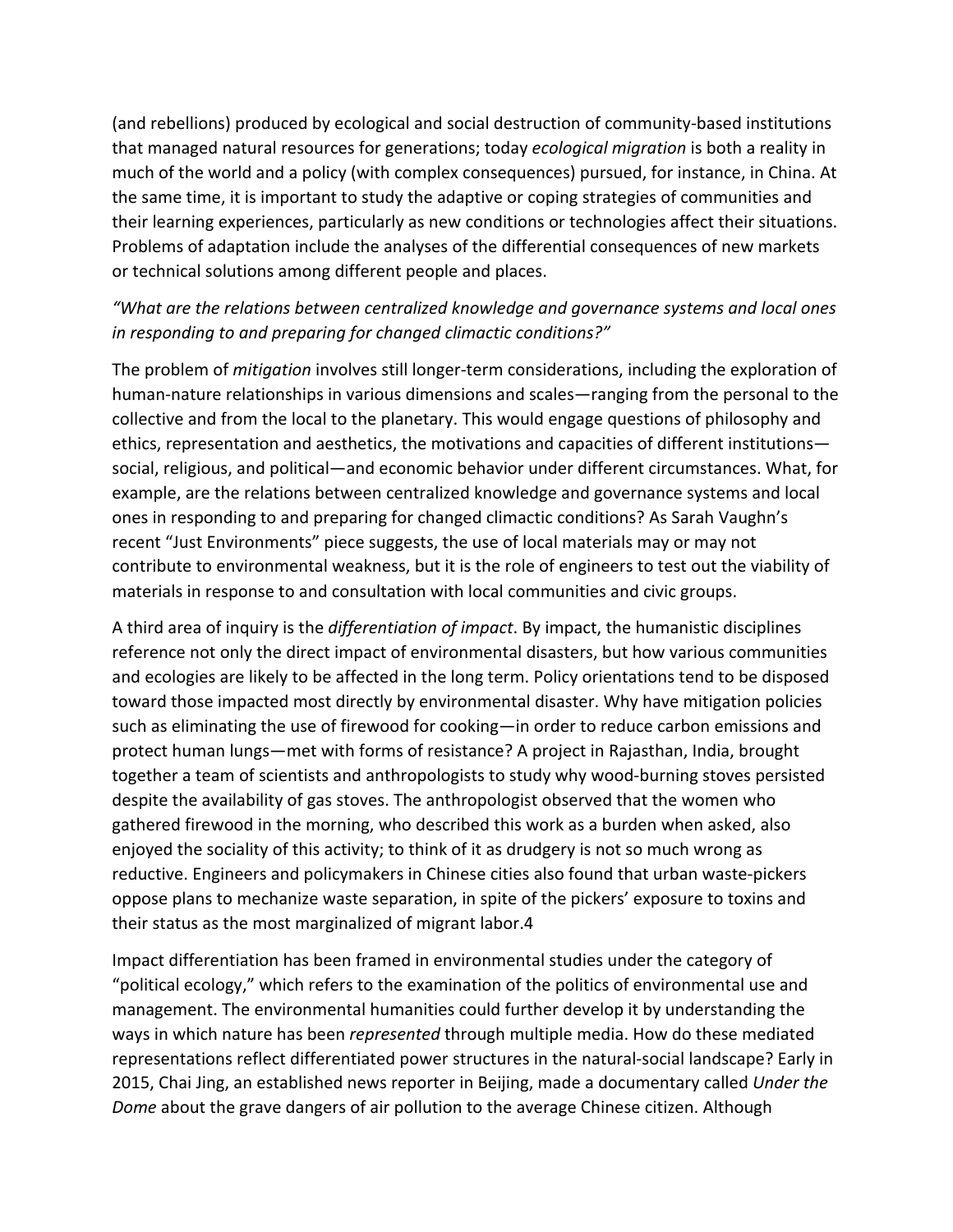thoroughly equipped with statistics and expert knowledge, the power of this documentary lay in the way Chai personalized and humanized this ongoing disaster. For instance, she asked a sixyear-old girl if she had ever seen a star or a white cloud in the sky, to which the girl said she had not. The documentary is said to have been viewed online by at least 300 million Chinese before it was pulled by the Chinese government. While the documentary was extremely powerful, it may have also obscured other environmental problems that did not directly impact middleclass urban residents as they did the rest of the country. The problem of visibility is central to the problem of representational forms.

### **Religion, the sacrality of nature, and environmental activism**

# "Among the most marginal communities devastated by environmental degradation are forest *communities in Asia.*"

Adaptation, mitigation, representation, and resistance are not necessarily disconnected themes. For instance, among the most marginal communities devastated by environmental degradation are forest communities in Asia. The forest communities of Prey Lang, Areng, Cardamom in Cambodia, joined by activist Buddhist monks and NGOs at various scales, have led a remarkable resistance movement against massive deforestation, hydropower clearance, and displacement by the building of mammoth dams. Between 2000 and 2013, 14.4 percent of Cambodia's rainforests disappeared as a result of government land concessions to logging companies. These Cambodian and neighboring forests are the largest carbon sinks in mainland Southeast Asia, and the alliance of communities, religious actors, and civil society activists is committed to protecting and saving the forests.

These communities, who call themselves Cambodia's "Avatars," organized regular mass demonstrations in Phnom Penh's main square in 2011 by engaging in traditional forms of ritual theatre combined with scenes from the Hollywood blockbuster *Avatar*. They drew the support of many civil society groups and university students, spawning new organizations, which joined their protest and protection efforts in various capacities and at local, national, and international scales.5

These activities reveal new types and scales of alliances as well as emergent values and paradigms that have come from the countercultural penumbra they occupied in the last century. On the one hand, these include American spiritual movements that embraced a holistic view of nature—from Henry D. Thoreau to deep ecology—and grassroots and community movements in Asia fostered by rural reconstructionists, Gandhians, Buddhist forest monks, Daoist temples, and others. Often, scientists, educators, and public interest litigation (PIL) activists are also involved in these engagements; and we have seen how some historical religions are remaking themselves into saviors of the environment. We may be able to see some glimmers of value change in a convergence of historical trends—of marginal, local communities in Asia and elsewhere in the developing world seeking to conserve their livelihood resources alongside modern groups committed to environmental protection. This convergence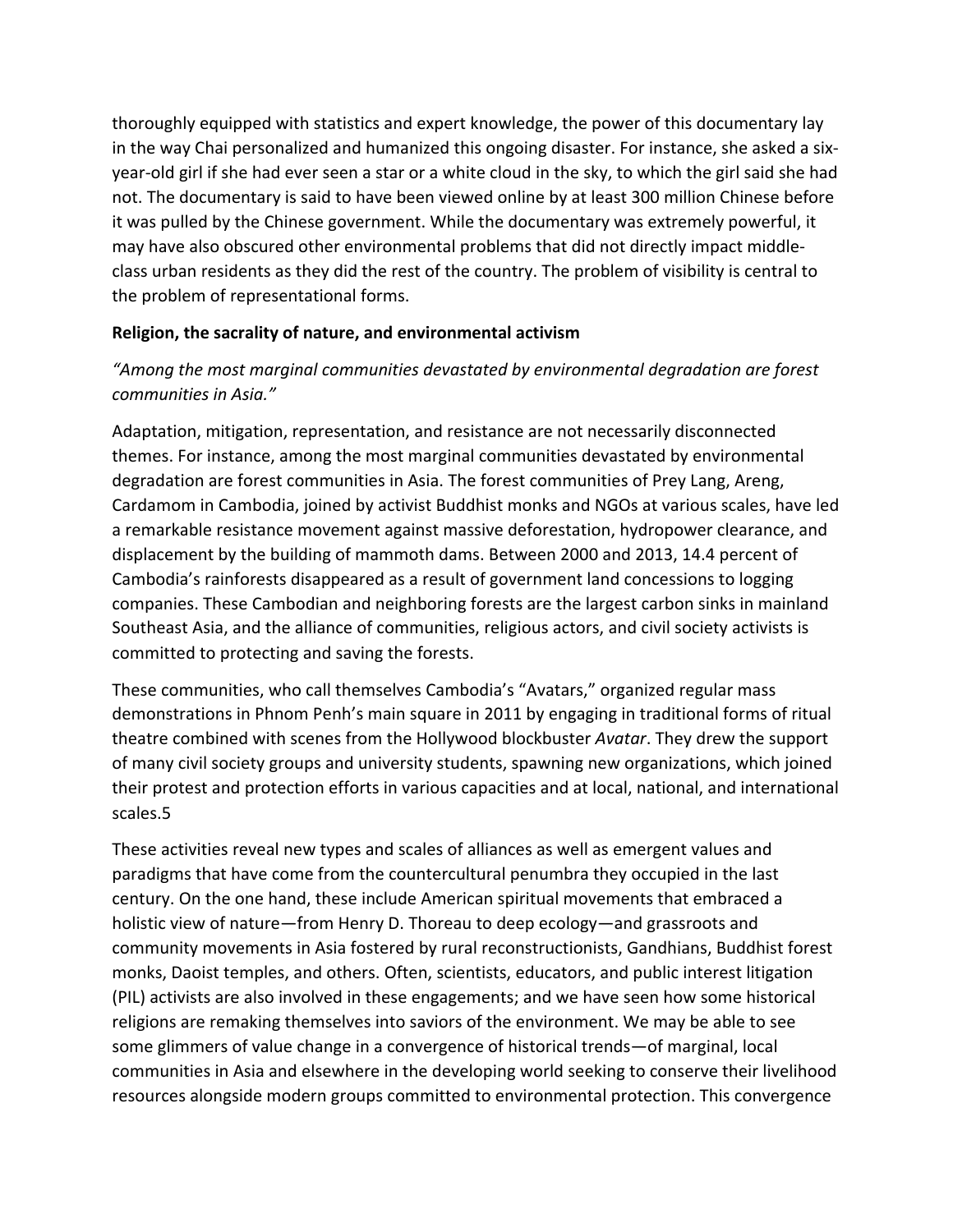is an emergent, if still weak, historical force poised on something globally significant: it reflects a philosophical attitude toward the possibilities of a sustainable life in opposition to the neoliberal capitalist or even more basic national-modernization cosmology focused on the conquest of nature to feed unending wealth.

To be sure, there are manifold contradictions within this oppositional mosaic of visions and interests—hence its weakness—but I would hazard that a new concept of the sacrality of nature with social, discursive, and legal underpinnings is emerging from this mélange. In many parts of the world, marginal and threatened communities are resisting efforts to exploit or industrialize their natural resources by appealing to the sacrality of these commons. In Asia, elements from Daoism, animism, Buddhism, Christianity, Hinduism, and other faiths are mobilized to protect community resources by using the terminology of sacred homeland, community forests, and holy waters. On the other hand, civic groups concerned with the environment are developing a modern form of sacrality expressed in the inviolability of protected areas as "common heritage of humankind." 6 On several occasions, these expressions have begun to converge. One example is the Eastern Himalayas protected zone in Yunnan, which is the home of many minority groups as well as the cradle of NGO activism in China.

The humanistic disciplines have historically contributed to, as well as explored and debated, modes of subject formation, whether individual or collective. They have, as we know from the rapid spread of modernization theory in the last century, contributed to the creation of new types of identities suited to the "modern" age. They also have the potential to create subjectivities that incorporate natural and planetary consciousness, identity, will, and leadership for a sustainable modernity.

Banner photo credit: USAID Cambodia/Michael Gebremedhin/Flickr

## TAGGED IN

activismclimate and environmental changeLand rightspollutionsocial movements

## Prasenjit Duara

Prasenjit Duara is the Oscar Tang Chair of East Asian Studies at Duke University. He was born and educated in India, and received his PhD in Chinese history from Harvard University. He was previously professor and chair of the Department of History and chair of the Committee on Chinese Studies at the University of Chicago (1991-2008). Subsequently, he became Raffles Professor of Humanities and the director of the Asia Research Institute at the National University of Singapore (2008-2015).

In 1988, he published *Culture, Power and the State: Rural North China, 1900-1942* (Stanford University Press), which won the Fairbank Prize of the AHA and the Levenson Prize of the AAS. Among his other books are *Rescuing History from the Nation* (The University of Chicago Press,